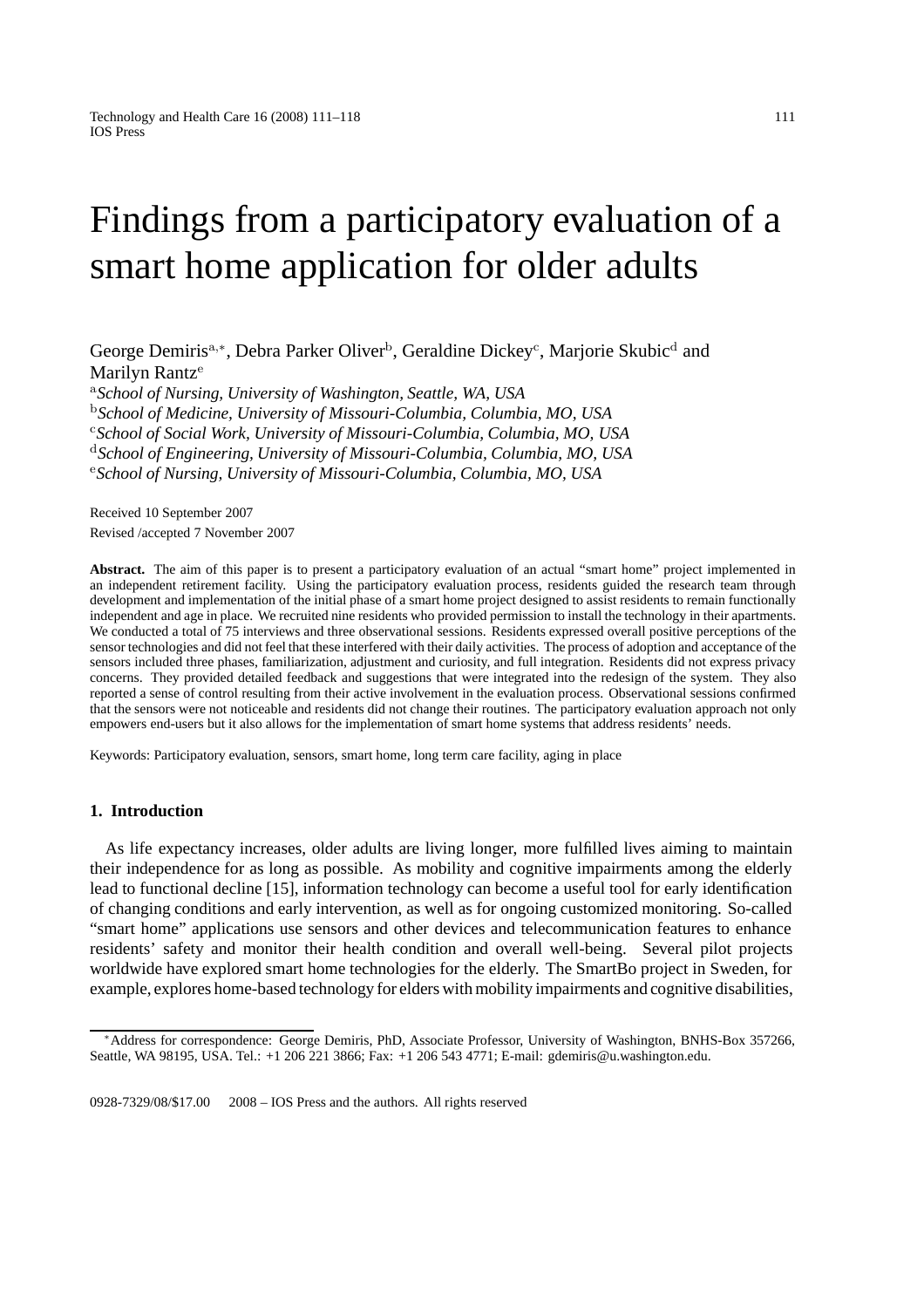#### 112 *G. Demiris et al. / Findings from a participatory evaluation of a smart home application for older adults*

including devices and sensors that control lighting, windows and water outlets, as well as visual and tactile signaling devices and speech synthesizers [6]. In France, a smart home initiative examines the use of infrared motion sensors connected to a wireless network to identify abnormal behavior of patients with Alzheimer's disease [5]. In the US, the Aware Home is exploring the use of sensors and assistive technologies to enable older adults to live independently [13].

These and many other projects have advanced the research agenda of ambient assisted living and have explored principles of ubiquitous computing for the home environment and older adults. However, most initiatives are primarily demonstrations of technological possibilities. Much work still needs to be done in addressing the potential end-users' needs and expectations. The needs of elders are different from the general population and the groups typically investigated in human-computer interaction studies [19, 8]. While the premise is that smart home technology can help keep older adults independent while controlling costs, it is essential that the solution be driven not by the technological possibilities alone but rather by the needs of the older adult population. The success of smart home applications will rely on the extent to which their design and implementation follows a model that empowers elders, making them active participants in the health care process and in the monitoring of their condition rather than passive recipients of care services. This requires a participatory evaluation approach, defined as the learning process for the end-users "that will help them in their effort to reach desired goals [7]." Participatory evaluation is a process controlled by the people in the program, a "reflective process for their own development and empowerment [16]." This process leads to collective knowledge production and cooperative action in which all stakeholders participate substantively in the identification of the evaluation issues and the action taken as a result of the evaluation findings [11].

The aim of this paper is to present a participatory evaluation developed and tested with an actual smart home project implemented in a real world setting (rather than a laboratory or demonstration site). The purpose of the evaluation was to assess resident response and the validity of sensor data, on an ongoing basis. Using the participatory evaluation process, residents guided the research team through development and implementation of the initial phase of a smart home project designed to assist residents to remain functionally independent and age in place.

### **2. Methods**

The study setting is an independent retirement facility in the United States (in Missouri) called TigerPlace. This facility was developed based on the principle of Aging in Place, namely it offers varied services as needed to enable elders to stay at the residence of their choice for as long as possible rather than transfer to a different facility of care each time their health care needs increase [17]. The facility includes 31 independent apartments (studios, one and two bedroom) and a wellness clinic staffed by a nurse three days a week. The smart home technology implemented in this facility uses sensor technology to monitor and assess potential problems in mobility and cognition of elders. The focus is on sensing alert conditions and changes in daily patterns that may indicate abnormalities. The smart home system includes an in-home monitoring system and a component that conducts activity analysis and behavior reasoning. An event-driven video sensor network is currently under development and was not included in this study.

The In-Home Monitoring System (IMS) [1] consists of a set of wireless infrared proximity sensors to detect motion and pressure switch pads (sensor mats), a stove temperature sensor, sensors on cabinet doors and a bed sensor capable of detecting presence, respiration, pulse and movement in the bed. The Data Manager collects data from the sensors, date-time stamps the data and logs it into a file that is sent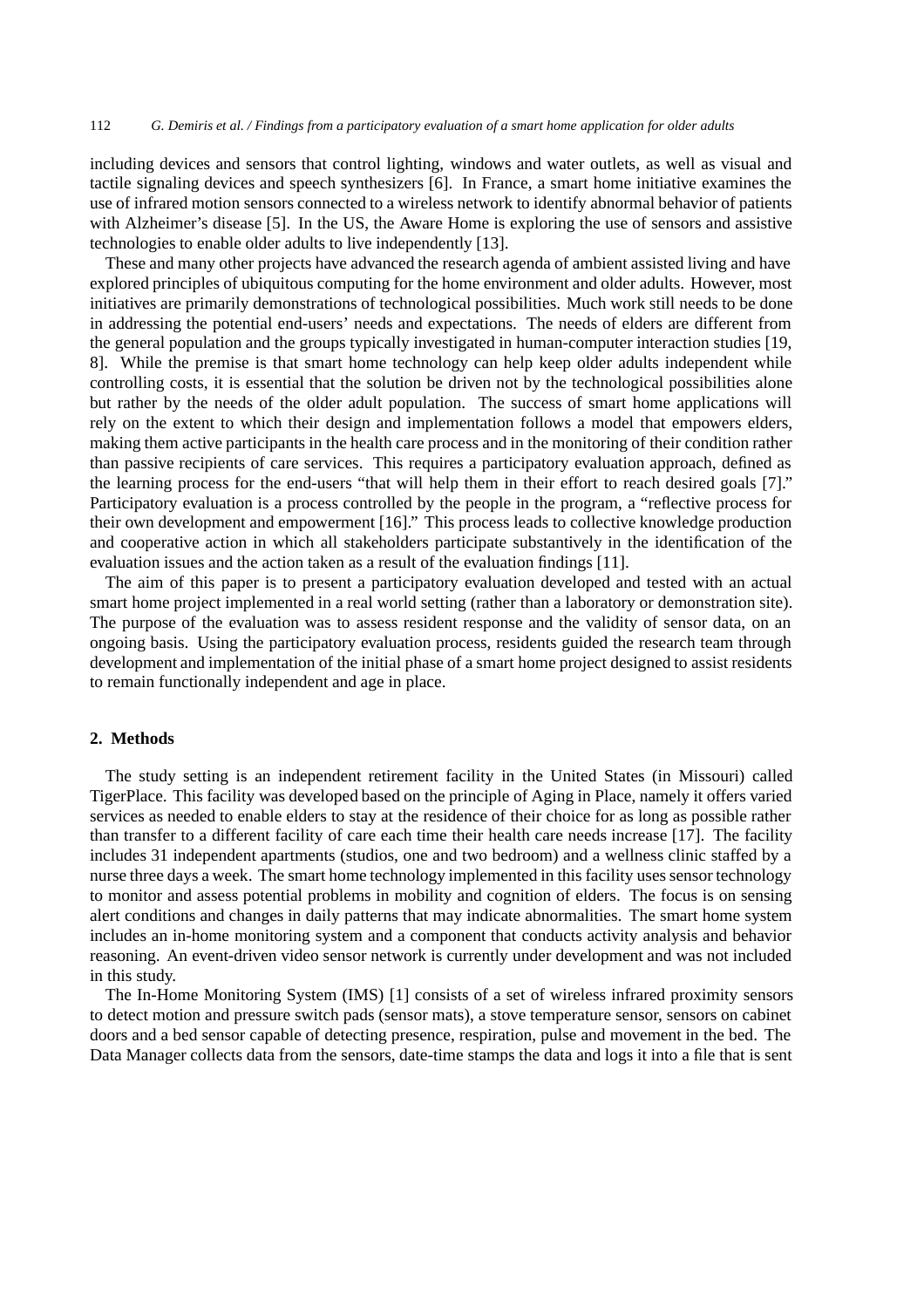*G. Demiris et al. / Findings from a participatory evaluation of a smart home application for older adults* 113



Fig. 1. The smart home architecture.



Fig. 2. A bed sensor.

to a secure server as binary streams stripped of identifiers. The IMS exploits low-cost X10 technologies coupled with specialized filtering and analysis. Figure 1 shows the overall architecture of the system (including a video sensor network that is currently under development and was not installed in the initial phase of this project presented here). Figures 2 and 3 show a bed sensor and a stove sensor in one of the apartments where the system was installed.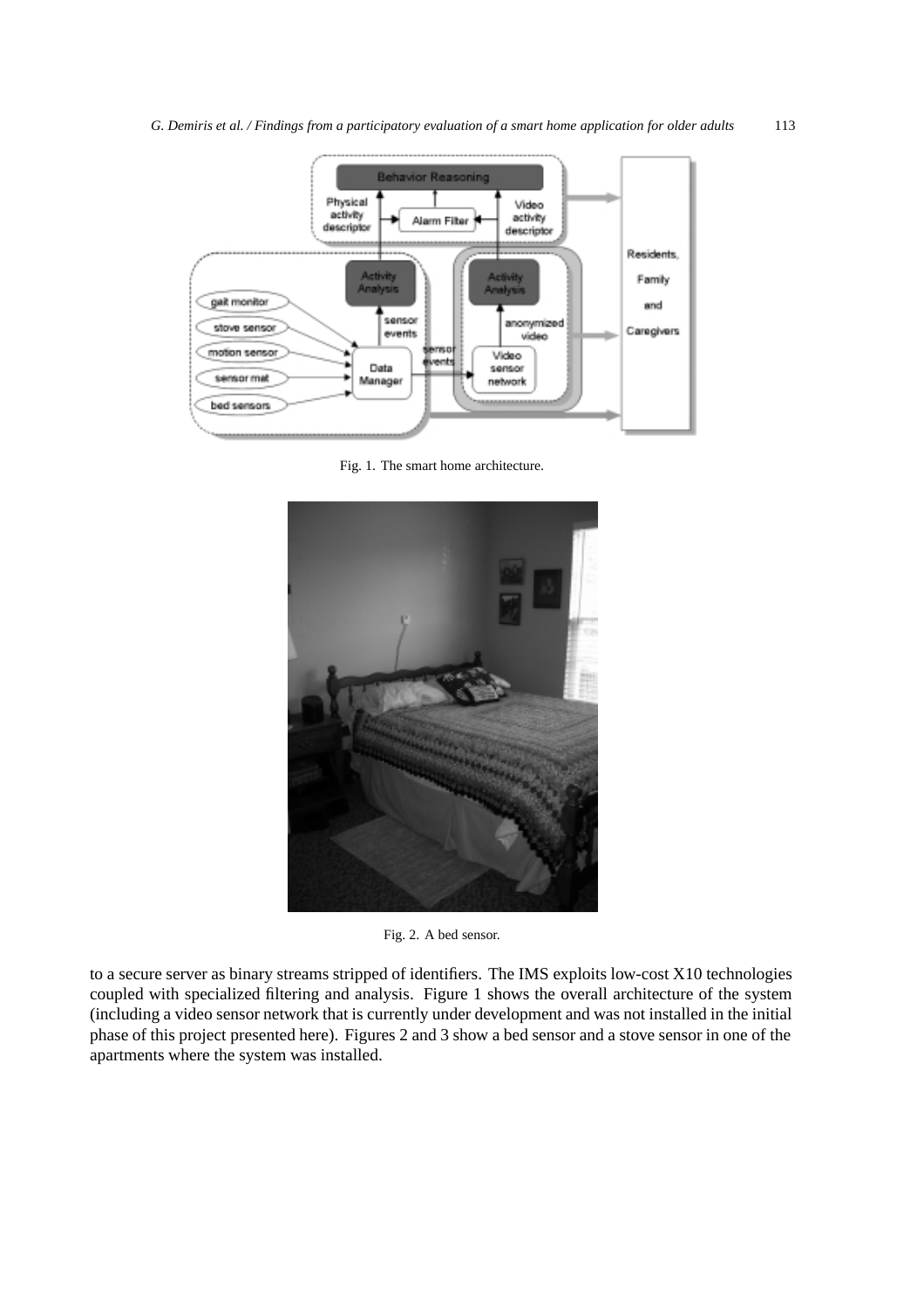114 *G. Demiris et al. / Findings from a participatory evaluation of a smart home application for older adults*



Fig. 3. A stove sensor.

Algorithm development for processing the sensor data has been ongoing throughout the project. We are especially investigating algorithms to detect three types of conditions. First, we aim to detect alert conditions that demand immediate attention include situations such as detecting a fall in the home or detecting that a stove has been left on (with no cooking activity in the kitchen being sensed). Secondly, we aim to identify a sudden change in some sensor data pattern that may correlate with a medical event. We have observed a change in bed restlessness due to cardiac events. In one case, a resident's bed restlessness increased to a much higher level for several weeks after a heart attack until a pacemaker was implanted, at which time, the bed restlessness dramatically lowered to the pre-heart attack level. We have also observed a change in the number of bathroom visits after a medication modification. Finally, the third type of condition studied is a gradual change in some sensor pattern indicating a possible medical related trend. For example, a gradual decline in overall activity level may indicate a deteriorating health.

We have used a variety of methods for feature extraction and pattern recognition, most of which fall under the general area of computational intelligence. Fuzzy set theory and fuzzy rule-based systems have been particularly good for modeling the inherent uncertainty [3,18]. In addition, we are using the fuzzy C-Means [4] and possibilistic C-means [14] clustering algorithms, as well as Hidden Markov Models [2] and particle swarms [12].

A Graduate Research Assistant (GRA) approached residents of the facility and explained the nature and purpose of the smart home technology. Details of the study and an informed consent form were reviewed allowing residents and their family members time to decide whether to enroll in the study or not. Once a subject enrolled in the study, members of the research team installed the set of sensors in the subject's apartment. The GRA then visited the resident on a regular basis and reported findings to the research team.

The participatory evaluation framework was designed to adopt several key principles of communitybased participatory research by Israel et al. [10], namely place an emphasis on:

- **–** recognizing the independent retirement community as a unit of identity
- **–** building on strengths and resources within the community
- **–** facilitating collaborative, equitable involvement of all partners in all phases of the research
- **–** integrating knowledge and action for mutual benefit of all partners
- **–** involving a cyclical and iterative process
- **–** disseminating findings to all partners
- **–** involving a long term commitment by all partners.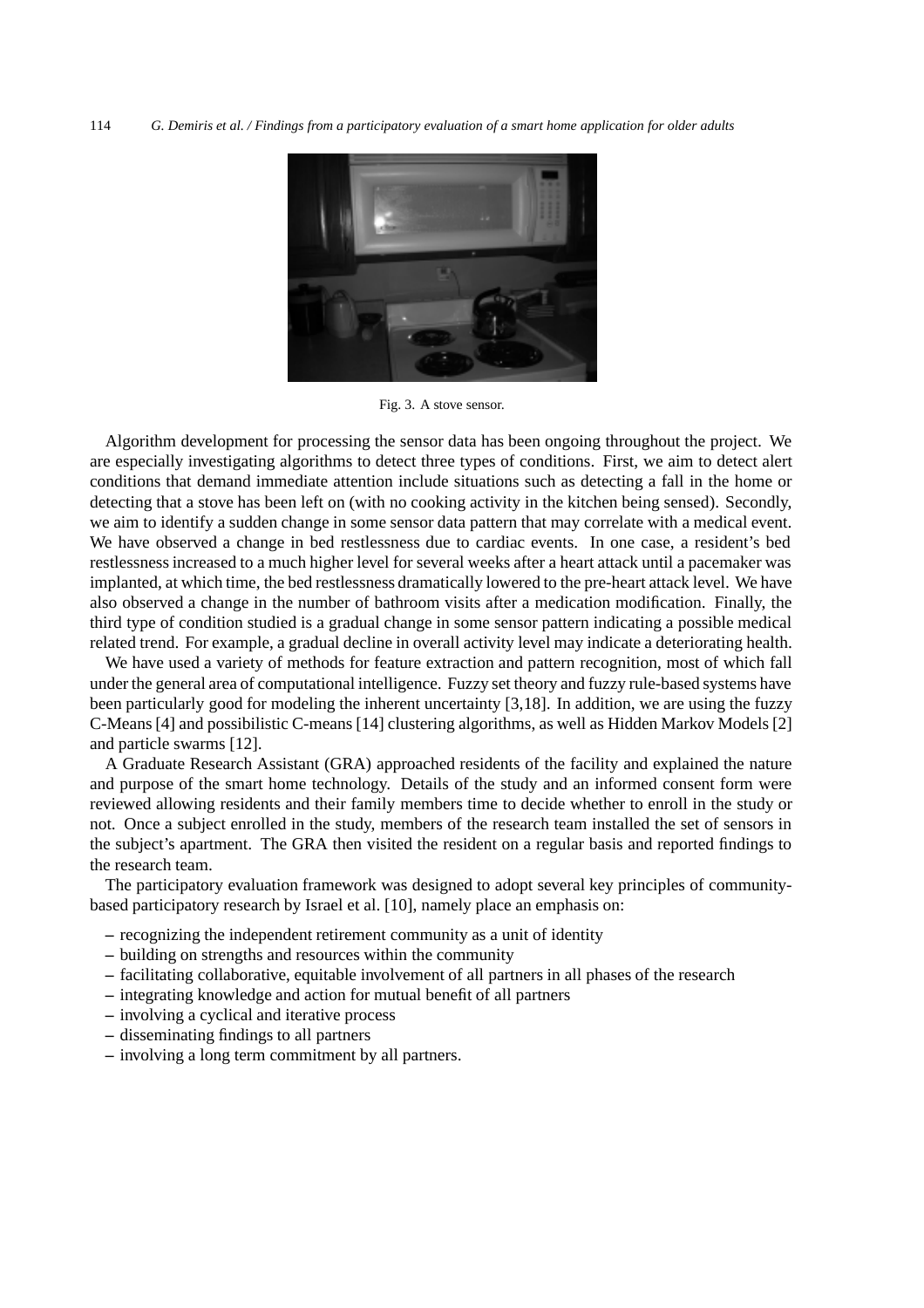The specific methodology for this approach included interviews and observations. These interviews were originally conducted by the GRA on a weekly basis and then (six months into the study) on a bi-weekly basis. The interview protocol addressed overall perceptions of the sensor technologies and allowed for residents to report any problems or concerns, whether the technology interfered with daily activities, whether the resident thought of the technology or whether visitors had noticed the sensors. Furthermore, during these interview sessions residents were encouraged to identify any suggestions they had for the research team, to describe their priorities for this project and drive the evaluation questions following the participatory evaluation tradition. Thus, the interviewer acted as the facilitator for the interviewee to drive the evaluation agenda. The interview protocol was reviewed for face validity by experts in gerontology research and survey development. Time, date and duration of each session were recorded.

Finally, as part of the formative evaluation plan, research team members made a series of observations on-site in residents' apartments to identify potential interference problems of the sensor set with daily activities and confirm its validity. We employed these observations as part of a heuristic evaluation, a usability inspection method, which refers to a class of techniques in which evaluators examine an interface for usability issues. Observation is considered an informal method of evaluating usability because observers rely on heuristics along with their experience and the knowledge. During these sessions residents were asked to carry out certain activities (for example, meal preparation) while being observed by two research assistants who made notes and timed tasks using a personal digital assistant (PDA). The notes were compared with the sensor data to validate the collected data sets. Furthermore, the observations aimed to identify whether the installed technology becomes obtrusive during regular daily activities in the home.

## **3. Results**

In the period January 2005 to August 2007 we recruited nine residents who provided permission to install the smart home applications in their apartments. All residents were over the age of 65 years. We conducted a total of 75 interview sessions with these residents. These interviews were originally conducted on a weekly basis and then (six months into the study) on a bi-weekly basis. Each interview session did not last more than 20 minutes. Residents expressed overall positive perceptions of the sensor technologies and did not feel that they interfered with their daily activities.

Findings indicate that the process of adoption and acceptance of the sensor technologies included three phases. The initial phase, **familiarization**, is the one where residents familiarized themselves with the installed technology and identified any issues or concerns, as well as assessed for themselves how technology integrates into their daily living. In individual cases when residents provided feedback about problems or concerns (e.g., one resident reported that the original bed sensor was noticeable when lying on the bed, another resident expressed the wish to have a smaller sensor mat) this information was then forwarded by the GRA to the research team. The team would then address these issues (e.g., replacing the original bed sensor with an improved version, providing the resident with a different sensor mat) allowing for a truly participatory evaluation of the technology as residents were the drivers for any changes or design approaches for new technologies. This initial phase lasted 2 to 3 weeks and residents responded during that phase that they do think of the technology frequently, look at the sensors and try to figure out if they are working or not. The novelty of the technology was obvious as they made their participation in the research study known, showing the sensors to other residents in the facility, family members and other visitors. For example, one resident stated *"I have shown them [sensors] to everybody*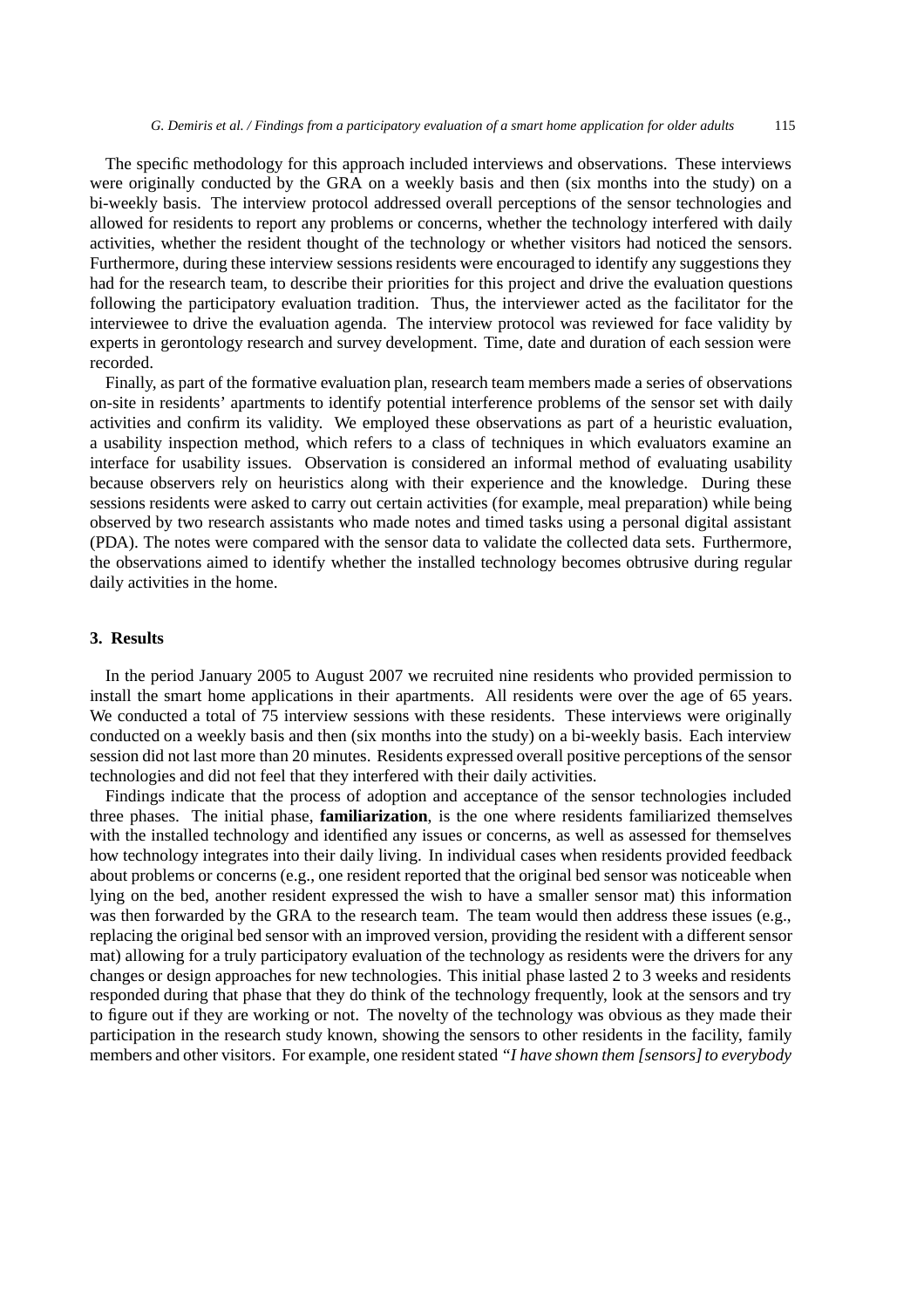116 *G. Demiris et al. / Findings from a participatory evaluation of a smart home application for older adults*

## *who comes in, they are hard to see if you don't know they are there, I point them out and tell them all about the study."*

During the second phase, that of **adjustment and curiosity**, which lasted also about 2–3 weeks, residents continued to express curiosity about the sensors' functions and thought of the technology occasionally. One resident said: *"I try and see if the lights are blinking, I will move back and forth to see if it will pick it up. I often forget it is there, and then I will look at the* (*sensor*) *mat, and remember I have this system in my home."* During that phase residents reported they did not show the technology to visitors and most people did not notice the technology was there unless they pointed it out to them.

The third phase was that of full **integration**. During that phase residents reported that they forget the technology is there and that it does not interfere with their daily activities. One resident stated: *"I completely forget it is there. When you stop by for these interviews, I remember, yes I have them* (*sensors*) *in my apartment."* During this phase, residents reported that both they and their visitors do not notice them in the apartment.

Residents did not express privacy concerns. The belief that a balance needs to be struck between the benefits of such monitoring, determined by level of need, and the concomitant perceived intrusion into privacy at home, was key in their decision to participate in the smart home project and allow the installation of the technology in their apartments. Throughout the study, residents stated that they had no privacy concerns and felt that allowing for monitoring of their daily activities was providing ease of mind and/or the sense of contributing to generating of new knowledge by participating in a research study.

As part of the participatory evaluation approach, interview sessions encouraged residents to identify evaluation questions and drive the technology assessment efforts. Residents provided feedback on the location of the sensors and ways to share data generated by the sensors with residents' family members and health care providers. A few concerns were expressed by residents which guided the team to make changes. For example, it was discovered that when one resident did not have bed sensor readings through the night an interview revealed she spent the night sleeping in her favorite chair. When this was reported to the research team, a bed sensor was adapted to fit her chair permitting the team to continue gathering bed sensor data, without changing the daily pattern of the resident. This was discovered with yet another resident as well, changing the team to regularly ask questions related to sleep patterns during initial installation and consecutive interviews. Likewise, a new bed sensor was developed and installed in the apartment of one resident. She reported that the new thicker sensor strip was bothersome at night and asked that it be removed. The sensor was immediately removed and the report given to the development team. The new sensor pad was returned to the apartment and the resident had no further complaints.

The ongoing interviews provided residents with a sense of control and the feeling of being actively involved in the research and evaluation of the system design and performance. Many reported they wanted to see the data sets triggered from the sensors and would not object to additional sensors or other technologies installed in their residence.

Finally, we conducted three observation sessions in apartments of residents as a way to check the validity of the motion sensor firings and assess how the technology integrates into daily activities. For these sessions, residents were asked to prepare a meal. Two observers took notes and timed tasks during the sessions without interacting or instructing residents. The notes were then compared with the datasets that were stored in the server (triggered from the sensor firings) and in all cases it could be confirmed that the activities recorded on paper were also recorded via the sensors (opening and closing of cupboards, drawers, refrigerators, stove usage etc.) In addition to validating the sensors, the observation sessions aimed to determine whether the different sensors installed in the kitchen (stove sensor, motion sensors on refrigerator door, cupboards and drawers) were interfering with daily activities or were perceived as obtrusive. In all cases residents confirmed that the sensors were not noticeable and that they did not change their routines because of the system.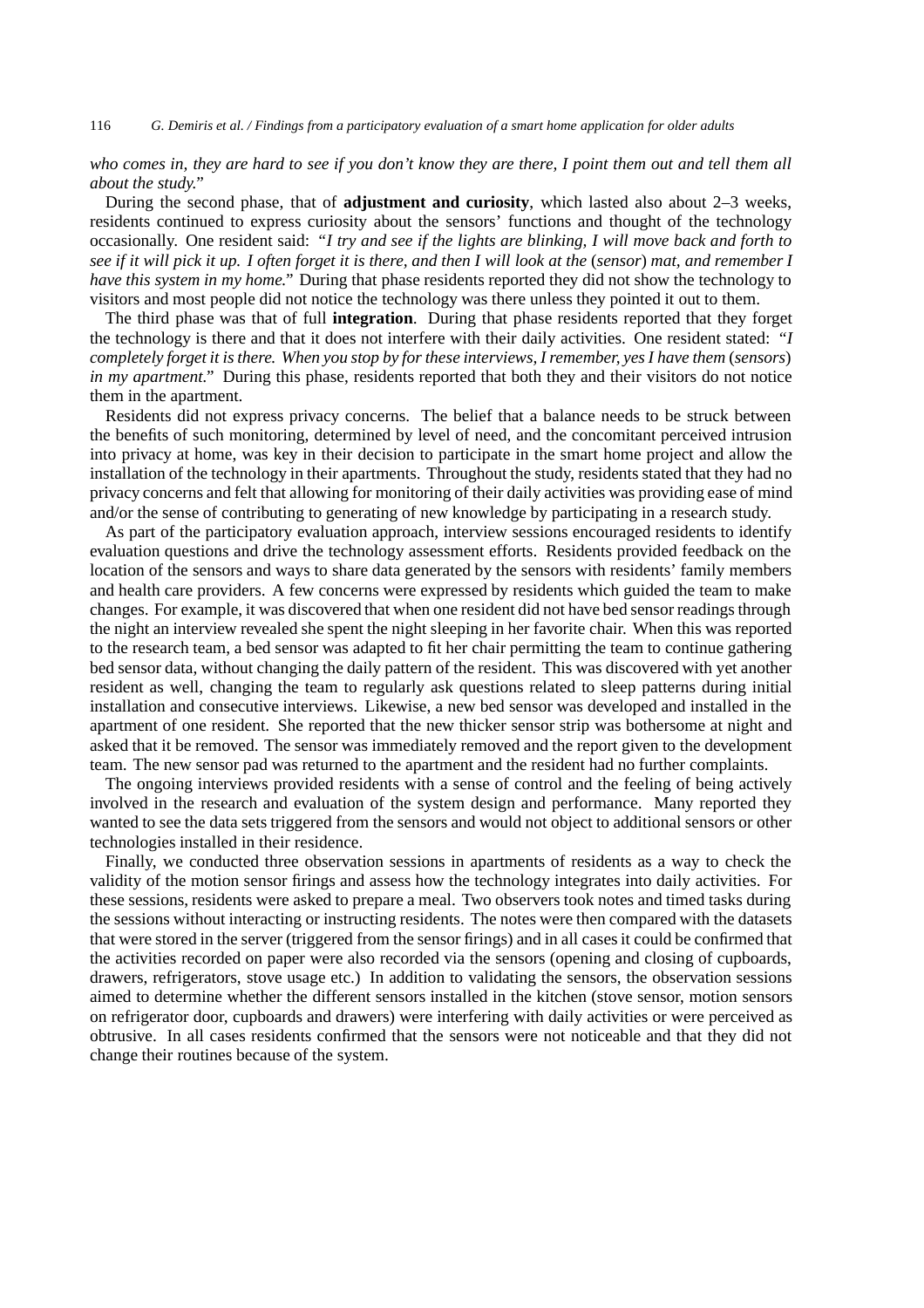# **4. Discussion**

The concept of smart homes places the technology within the residence in order to increase functionality, security and quality of life. A smart home enables monitoring of residents with different levels of sophistication of the technology, ranging from stand-alone intelligent devices to wired homes that adopt to or even proactively address residents' needs. In this context, ethical considerations need to be addressed, for example, the possibility of such technologies removing choice and control from the users as they learn to rely on automation. Furthermore, obtrusiveness, namely the subjective evaluation of the end user of the extent to which features of the home-based technology are prominently undesirable [9], needs to be explored.

In order to address these and other challenges, smart home applications have to be evaluated on an ongoing basis and have to include end-users in all stages. The participatory evaluation framework presented here was tested in a residential care facility and demonstrates the potential of smart homes as well as the usefulness of this form of evaluation. One advantage of the participatory evaluation approach is that it adds a temporal dimension to the findings, as it allows for assessment of residents' perceptions, concerns and attitudes over time. This provides a better understanding of the diffusion and acceptance process of the technology. It also empowers end users as they see their concerns and suggestions being addressed by the system designers. This iterative process is essential for smart home applications since their success does not only depend on the technical feasibility of specific devices and sensors but also on the level of successful technology integration into every day life and health care services.

#### **Acknowledgements**

This work was supported in part by the National Science Foundation (NSF ITR award IIS-0428420, Skubic PI) and the U.S. Administration on Aging (Grant Nr. 90AM3013, Rantz PI).

#### **References**

- [1] M. Alwan, S. Kell, S. Dalal, B. Turner, D. Mack and R. Felder, *In-Home Monitoring System and Objective ADL Assessment: Validation Study,* Intl. Conf. on Independence, Aging and Disability, Washington, DC, 2003.
- [2] D. Anderson, J. Keller, M. Skubic, X. Chen and Z. He, *Recognizing Falls From Silhouettes,* Proceedings, IEEE 2006 International Conference of the Engineering in Medicine and Biology Society, New York, NY, 2006, 6388–6391.
- [3] D. Anderson, R.H. Luke, J.M. Keller, M. Skubic, M. Rantz and M. Aud, Linguistic Summarization of Activities from Video for Fall detection Using Voxel Person and Fuzzy Logic, *Computer Vision and Image Understanding*, under review. [4] J.C. Bezdek, *Pattern Recognition with Fuzzy Objective Function Algorithms,* New York: Plenum Press, 1981.
- [5] M. Chan, H. Bocquet, E. Campo, T. Val and J. Pous, Alarm communication network to help carers of the elderly for safety purposes: a survey of a project, *International Journal of Rehabilitation Research* **22** (1999), 131–136.
- [6] G. Elger and B. Furugren, *SmartBo an ICT and computer-based demonstration home for disabled people,* Proceedings of the 3<sup>rd</sup> TIDE Congress: Technology for Inclusive Design and Equality Improving the Quality of Life for the European Citizen. Helsinki, Finland June 1998.
- [7] D. Greenwood and M. Levin, *Introduction to Action Research: Social Research for Social Change,* Sage Publications, California,1998, 239.
- [8] P. Gregor and A. Newell, *Designing for Dynamic Diversity Making Accessible Interfaces for Older People,* Proceedings of the 2001 EC/NSF workshop on Universal accessibility of ubiquitous computing: providing for the elderly, Portugal, 2001, 90–92.
- [9] B.K. Hensel, G. Demiris and K.L. Courtney, Defining Obtrusiveness in Home Telehealth Technologies: A Conceptual Framework, *Journal of the American Medical Informatics Association* **13** (2006), 428–431.
- [10] B.A. Israel, A.J. Schulz, E.D. Parker and A.B. Becker, Community-based Participatory Research: Policy Recommendations for Promoting a Partnership Approach in Health Research, *Education for Health* **14** (2001), 182–197.